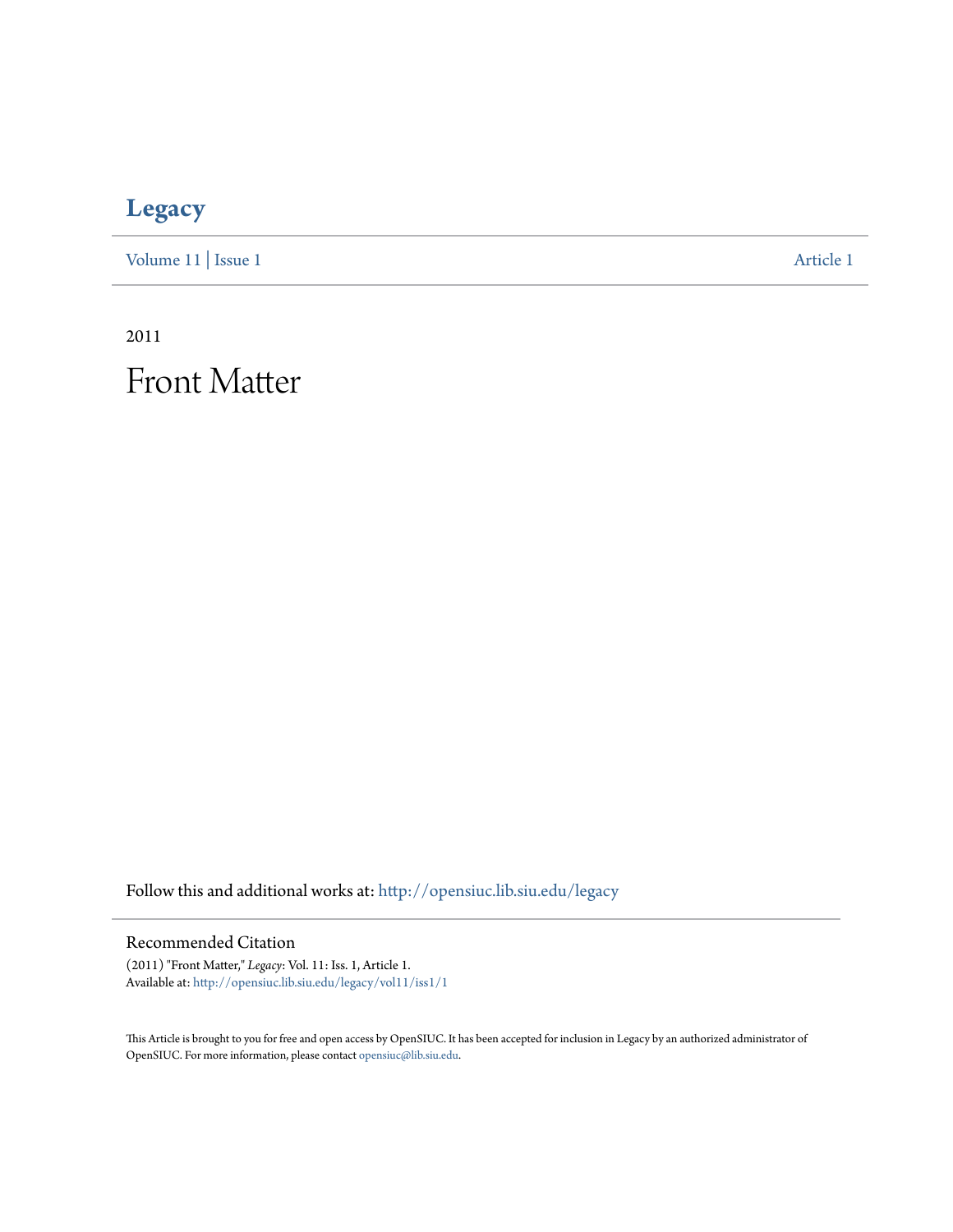# **LEGACY**

**Volume 11 2011**

### **A Journal of Student Scholarship**

#### **Editorial Staff**

Lana Gosnell Adam Weber Maria Stuart Scott Miller Natasha Zaretsky

#### **Faculty Editor**

#### Rachel Stocking

The Editorial Staff would like to thank all those who supported this issue of *Legacy*, especially the Undergraduate Student Government, Phi Alpha Theta, our History Alumni, the SIUC History Department, the students who submitted papers and their Faculty mentors, Drs. Jo Ann Argersinger, Jonathan Bean, Germaine Etienne, Holly Hurlburt, Gray Whaley, Jonathan Wiesen, and Hale Yilmaz.

This issue of Legacy is dedicated to the memory of Judy G. Summers, Editorial Staffmember, 2010.

A Publication of the Sigma Kappa Chapter of Phi Alpha Theta & the History Department Southern Illinois University Carbondale history.siuc.edu